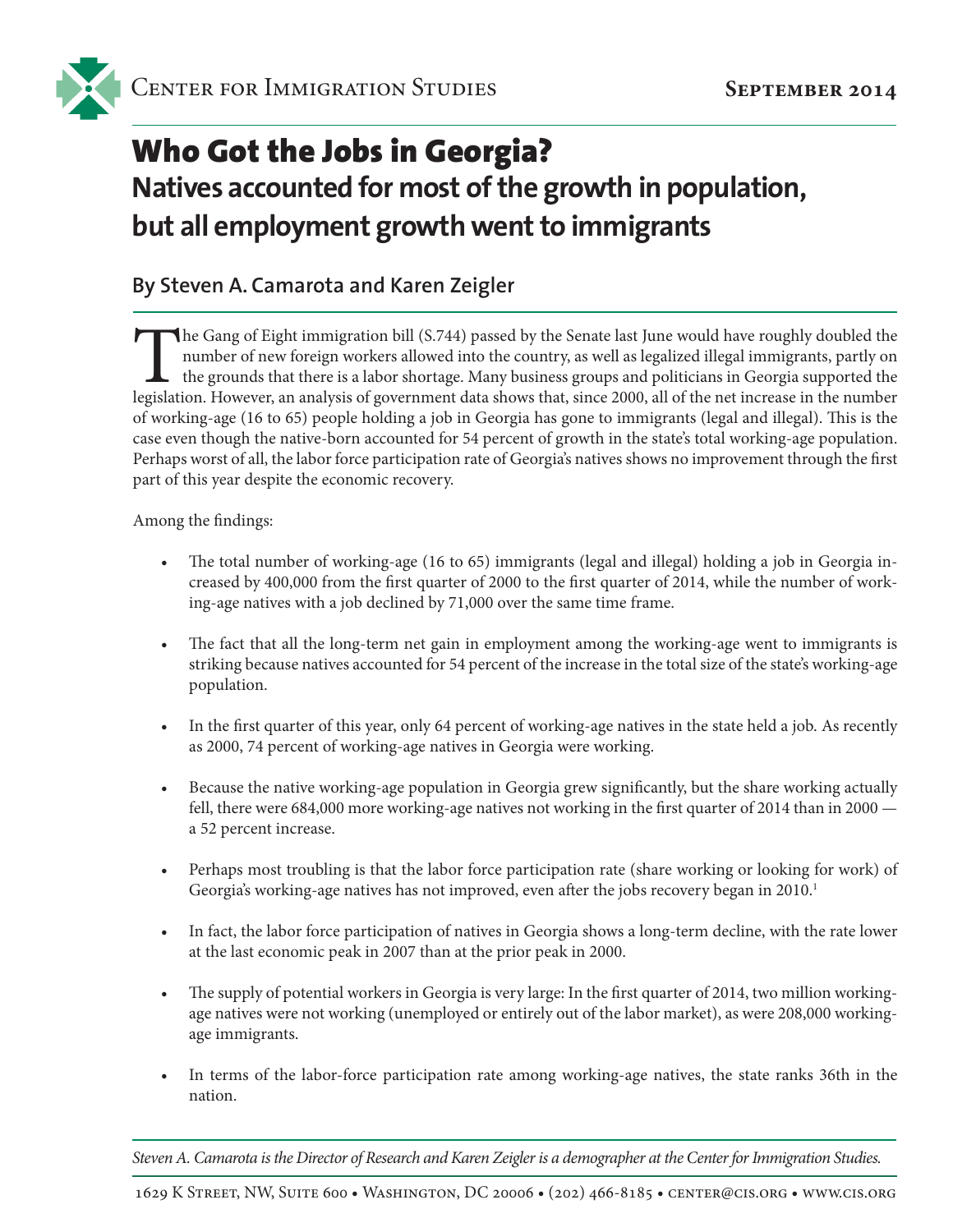- Two key conclusion from the state's employment situation:
	- First, the long-term decline in employment for natives in Georgia and the enormous number of working-age natives not working clearly indicates that there is no general labor shortage in the state. Thus, it is very difficult to justify the large increases in foreign workers (skilled and unskilled) that would be allowed into the country by a bill like S.744.
	- Second, Georgia's working-age immigrant population grew 167 percent from 2000 to 2014, one of the highest of any state in the nation. Yet the number of working-age natives working in 2014 was actually lower than in 2000. This undermines the argument that immigration, on balance, increases job opportunities for natives.

### **Data Source**

This analysis is based on the "household survey", collected by the government. The survey is officially known as the Current Population Survey (CPS), and is the nation's primary source of labor market information.2 Many jobs are created and lost each quarter and many workers change jobs as well. But the number of people employed reflects the net effect of these changes. We focus on the first quarter of each year 2000 to 2014 in this analysis because comparing the same quarter over time controls for seasonality. We also emphasize the economic peaks in 2000 and 2007 as important points of comparison.

This analysis focuses on those 16 to 65 so that we can examine the labor-force participation rate (share working or looking for work) and the employment rate (share working) of native-born Americans.<sup>3</sup> Labor-force participation and the employment rate are measures of labor force attachment that are less sensitive to the business cycle than the often-cited unemployment rate. Immigrants (legal and illegal) are individuals who are not U.S. citizens at birth. Prior research indicates that about half of immigrants in Georgia are in the country illegally.4

| Table 1. Employment Data for 16-65-Year-Olds in Ga., 2000, 2007, 2014 (thousands) |                         |                                      |                             |                                          |                                                           |                              |                          |                                                |  |  |  |
|-----------------------------------------------------------------------------------|-------------------------|--------------------------------------|-----------------------------|------------------------------------------|-----------------------------------------------------------|------------------------------|--------------------------|------------------------------------------------|--|--|--|
| Year                                                                              | <b>Natives</b>          | <b>Natives</b><br>Working Unemployed | <b>Natives Not</b><br>Force | <b>Native</b><br>in the Labor Employment | <b>Native</b><br><b>Labor Force</b><br>Rate Participation | Immigrants<br><b>Working</b> | Immigrants<br>Unemployed | Immigrants<br>Not in the<br><b>Labor Force</b> |  |  |  |
| 2000<br>2007<br>2014                                                              | 3,663<br>3,984<br>3,592 | 153<br>165<br>272                    | 1,156<br>1,406<br>1,721     | 73.7%<br>71.7%<br>64.3%                  | 76.7%<br>74.7%<br>69.2%                                   | 222<br>607<br>622            | 23<br>25                 | 87<br>178<br>183                               |  |  |  |

**Source:** Public-use files of the Current Population Surveys from the first quarters of 2000, 2007, and 2014. Labor force participation is the share of the working-age (16 to 65) population working or looking for work. The employment rate is the share of the working-age holding a job.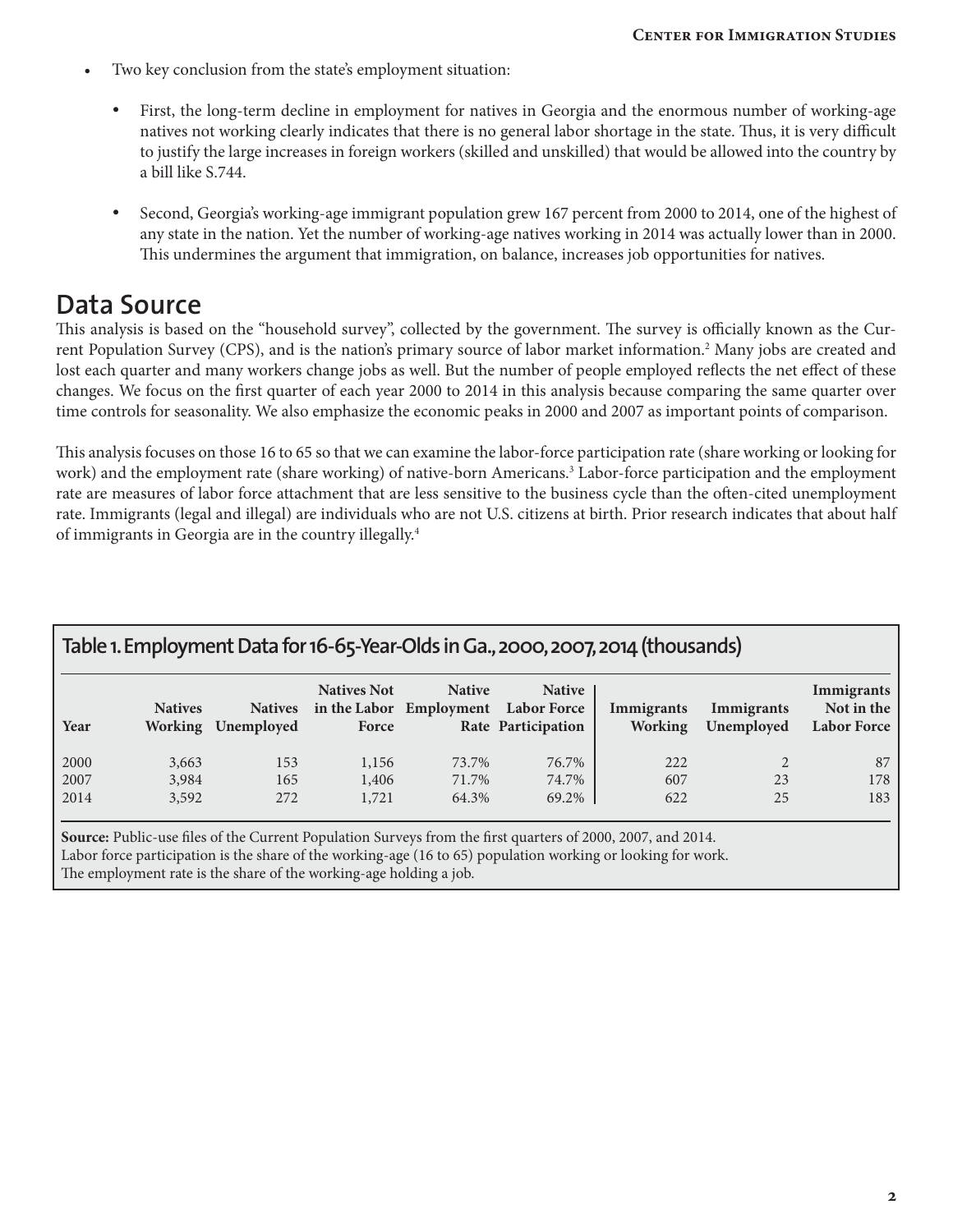### **Table 2. State Employment Data for Natives (16 to 65) in 2000 and 2014**

| <b>State</b>  | <b>Labor Force</b><br>Participation<br>in 2000 | <b>Labor Force</b><br>Participation<br>in 2014 | Rank in 2014<br><b>Labor Force</b><br>Participation | Employment<br>Rate in 2000 | Employment<br>Rate in 2014 | <b>Rank</b> in<br>2014 Native<br>Employment<br>Rate | Employment<br>Growth<br>2000-2014<br>$-thousands$ <sup>*</sup> | Numerical<br>Rank<br>Employment<br>Growth | Percentage<br>Employment<br>Growth | Percentage<br>Rank<br>Employment<br>Growth |
|---------------|------------------------------------------------|------------------------------------------------|-----------------------------------------------------|----------------------------|----------------------------|-----------------------------------------------------|----------------------------------------------------------------|-------------------------------------------|------------------------------------|--------------------------------------------|
| Neb.          | 84.6%                                          | 82.2%                                          | $\mathbf{1}$                                        | 82%                        | 79%                        | $\mathbf{1}$                                        | 43                                                             | 23                                        | 4.9%                               | 22                                         |
| Iowa          | 83.9%                                          | 81.9%                                          | $\sqrt{2}$                                          | 81%                        | 77%                        | 3                                                   | 66                                                             | 18                                        | 4.5%                               | 24                                         |
| Minn.         | 84.6%                                          | 80.5%                                          | 3                                                   | 81%                        | 76%                        | 5                                                   | 134                                                            | 13                                        | 5.2%                               | 19                                         |
| S.D.          | 84.1%                                          | 80.5%                                          | $\overline{4}$                                      | 82%                        | 77%                        | $\overline{4}$                                      | 19                                                             | 30                                        | 5.1%                               | $21\,$                                     |
| N.D.          | 83.1%                                          | 80.3%                                          | 5                                                   | 79%                        | 78%                        | $\overline{2}$                                      | 69                                                             | 17                                        | 22.3%                              | 3                                          |
| Wisc.         | 81.5%                                          | 78.7%                                          | 6                                                   | 78%                        | 73%                        | 10                                                  | (27)                                                           | 37                                        | $-1.0%$                            | 34                                         |
| N.H.          | 81.1%                                          | 78.7%                                          | $\sqrt{2}$                                          | 79%                        | 75%                        | $\overline{7}$                                      | 33                                                             | 27                                        | 5.1%                               | 20                                         |
| Vt.           | 79.6%                                          | 78.2%                                          | 8                                                   | 77%                        | 75%                        | 6                                                   | $\overline{4}$                                                 | 32                                        | 1.4%                               | 32                                         |
| Wyo.          | 77.7%                                          | 77.3%                                          | 9                                                   | 74%                        | 74%                        | 8                                                   | 46                                                             | 22                                        | 19.3%                              | 5                                          |
| Kan.          | 81.4%                                          | 77.1%                                          | 10                                                  | 78%                        | 73%                        | $\overline{9}$                                      | 47                                                             | 20                                        | 3.6%                               | 27                                         |
| Mont.         | 79.3%                                          | 76.6%                                          | 11<br>12                                            | 74%                        | 72%                        | 12                                                  | 27                                                             | 29                                        | 6.4%                               | 17                                         |
| Utah<br>R.I.  | 77.3%<br>80.1%                                 | 76.5%<br>75.6%                                 | 13                                                  | 75%<br>76%                 | 73%<br>68%                 | 11<br>19                                            | 261<br>(12)                                                    | $\boldsymbol{9}$<br>33                    | 24.4%<br>$-2.5%$                   | $\sqrt{2}$<br>39                           |
| Conn.         | 81.9%                                          | 75.5%                                          | 14                                                  | 80%                        | 70%                        | 15                                                  | (52)                                                           | 42                                        | $-3.1%$                            | 42                                         |
| Colo.         | 81.2%                                          | 75.4%                                          | 15                                                  | 79%                        | 70%                        | 14                                                  | 274                                                            | $\,8\,$                                   | 12.3%                              | 10                                         |
| Va.           | 77.7%                                          | 75.2%                                          | 16                                                  | 76%                        | 71%                        | 13                                                  | 457                                                            | $\,4\,$                                   | 13.4%                              | 9                                          |
| Maine         | 80.4%                                          | 74.6%                                          | 17                                                  | 76%                        | 69%                        | 16                                                  | (19)                                                           | 35                                        | $-3.0%$                            | 41                                         |
| Ill.          | 79.1%                                          | 74.1%                                          | 18                                                  | 75%                        | 67%                        | 24                                                  | (335)                                                          | 49                                        | $-5.6%$                            | 46                                         |
| Alaska        | 76.1%                                          | 73.6%                                          | 19                                                  | 69%                        | 67%                        | 28                                                  | 31                                                             | 28                                        | 11.0%                              | 11                                         |
| Pa.           | 76.0%                                          | 73.4%                                          | 20                                                  | 73%                        | 69%                        | 17                                                  | 93                                                             | 15                                        | 1.7%                               | 31                                         |
| Mo.           | 81.1%                                          | 73.2%                                          | 21                                                  | 78%                        | 67%                        | 25                                                  | (171)                                                          | 47                                        | $-6.2%$                            | $48\,$                                     |
| Mass.         | 78.3%                                          | 72.9%                                          | 22                                                  | 76%                        | 69%                        | 18                                                  | (42)                                                           | 40                                        | $-1.3%$                            | 37                                         |
| Md.           | 79.8%                                          | 72.4%                                          | 23                                                  | 77%                        | 68%                        | 22                                                  | 121                                                            | 14                                        | 4.6%                               | 23                                         |
| Ind.          | 77.9%                                          | 72.4%                                          | 24                                                  | 75%                        | 68%                        | 23                                                  | (31)                                                           | 39                                        | $-1.1%$                            | 35                                         |
| Texas         | 77.3%                                          | 72.2%                                          | 25                                                  | 74%                        | 68%                        | 20                                                  | 2,088                                                          | $\mathbf{1}$                              | 21.5%                              | $\overline{4}$                             |
| Wash.         | 76.8%                                          | 71.8%                                          | 26                                                  | 72%                        | 67%                        | 29                                                  | 242                                                            | 11                                        | 8.5%                               | 13                                         |
| Hawaii        | 78.8%                                          | 71.6%                                          | 27                                                  | 75%                        | 68%                        | 21                                                  | 39                                                             | 24                                        | 7.0%                               | 16                                         |
| Ohio<br>Idaho | 77.1%<br>78.3%                                 | 71.5%<br>71.1%                                 | 28<br>29                                            | 73%<br>74%                 | 67%<br>67%                 | 27<br>26                                            | (326)<br>89                                                    | 48<br>16                                  | $-6.1%$<br>15.0%                   | 47<br>8                                    |
| Nev.          | 76.2%                                          | 71.1%                                          | 30                                                  | 73%                        | 64%                        | 41                                                  | 256                                                            | 10                                        | 26.9%                              | 1                                          |
| Ore.          | 79.2%                                          | 70.9%                                          | 31                                                  | 75%                        | 65%                        | 34                                                  | (44)                                                           | 41                                        | $-2.6%$                            | 40                                         |
| Mich.         | 78.7%                                          | 70.6%                                          | 32                                                  | 76%                        | 65%                        | 33                                                  | (688)                                                          | 50                                        | $-14.1%$                           | 50                                         |
| N.J.          | 77.4%                                          | 70.2%                                          | 33                                                  | 74%                        | 64%                        | 36                                                  | (157)                                                          | 46                                        | $-3.9%$                            | 43                                         |
| Fla.          | 75.6%                                          | 70.2%                                          | 34                                                  | 73%                        | 65%                        | 31                                                  | 1,207                                                          | $\overline{2}$                            | 16.8%                              | 6                                          |
| Tenn.         | 74.7%                                          | 70.1%                                          | 35                                                  | 72%                        | 66%                        | 30                                                  | 47                                                             | 21                                        | 1.8%                               | 30                                         |
| Ga.           | 76.7%                                          | 69.2%                                          | 36                                                  | 74%                        | 64%                        | 38                                                  | 329                                                            | 6                                         | 8.5%                               | 14                                         |
| N.C.          | 77.1%                                          | 69.1%                                          | 37                                                  | 74%                        | 64%                        | 37                                                  | 282                                                            | $\overline{7}$                            | 7.3%                               | 15                                         |
| N.Y.          | 73.6%                                          | 69.0%                                          | 38                                                  | 70%                        | 64%                        | 42                                                  | (109)                                                          | 44                                        | $-1.3%$                            | 36                                         |
| Del.          | 78.4%                                          | 68.9%                                          | 39                                                  | 75%                        | 64%                        | 35                                                  | 10                                                             | 31                                        | 2.6%                               | 28                                         |
| Okla.         | 73.3%                                          | 68.9%                                          | 40                                                  | 71%                        | 65%                        | 32                                                  | 59                                                             | 19                                        | 3.9%                               | 26                                         |
| Ky.           | 73.0%                                          | 68.8%                                          | 41                                                  | 69%                        | 63%                        | 44                                                  | (17)                                                           | 34                                        | $-0.9%$                            | 33                                         |
| Calif.        | 76.0%                                          | 68.7%                                          | 42                                                  | 72%                        | 62%                        | 45                                                  | 818                                                            | $\mathfrak{Z}$                            | 5.3%                               | 18                                         |
| Ariz.         | 76.0%                                          | 68.7%                                          | 43                                                  | 73%                        | 63%                        | 43                                                  | 369                                                            | 5                                         | 15.8%                              | $\overline{7}$                             |
| N.M.          | 74.6%                                          | 68.3%                                          | 44                                                  | 71%                        | 62%                        | 46                                                  | 33                                                             | 26                                        | 4.1%                               | 25                                         |
| S.C.<br>Ala.  | 72.0%<br>73.7%                                 | 68.1%<br>67.9%                                 | 45<br>46                                            | 69%<br>70%                 | 64%<br>62%                 | 40<br>47                                            | 184<br>(87)                                                    | 12<br>43                                  | 10.4%<br>$-4.3%$                   | 12<br>45                                   |
| La.           | 69.7%                                          | 67.4%                                          | 47                                                  | 66%                        | 64%                        | 39                                                  | 38                                                             | 25                                        | 2.1%                               | 29                                         |
| Ark.          | 73.9%                                          | 65.8%                                          | 48                                                  | 69%                        | 61%                        | 48                                                  | (26)                                                           | 36                                        | $-2.2%$                            | 38                                         |
| W.Va.         | 66.7%                                          | 63.1%                                          | 49                                                  | 62%                        | 58%                        | 49                                                  | (29)                                                           | 38                                        | $-4.0\%$                           | 44                                         |
| Miss.         | 73.7%                                          | 61.0%                                          | 50                                                  | 69%                        | 56%                        | 50                                                  | (132)                                                          | 45                                        | $-11.0%$                           | 49                                         |
| <b>Total</b>  | 77.1%                                          | 71.5%                                          |                                                     | 73.7%                      | 66.4%                      |                                                     | 5,573                                                          |                                           | 4.2%                               |                                            |

**Source:** Public-use files of the Current Population Survey from the first quarters of 2000 and 2014.

Labor force participation is the share of the working-age (16 to 65) population working or looking for work.

The employment rate is the share of the working-age holding a job.

\*Measures the net increase in the number (in thousands) of immigrants and natives (16 to 65) in the state holding a job from the first quarter of 2000 to the first quarter of 2014.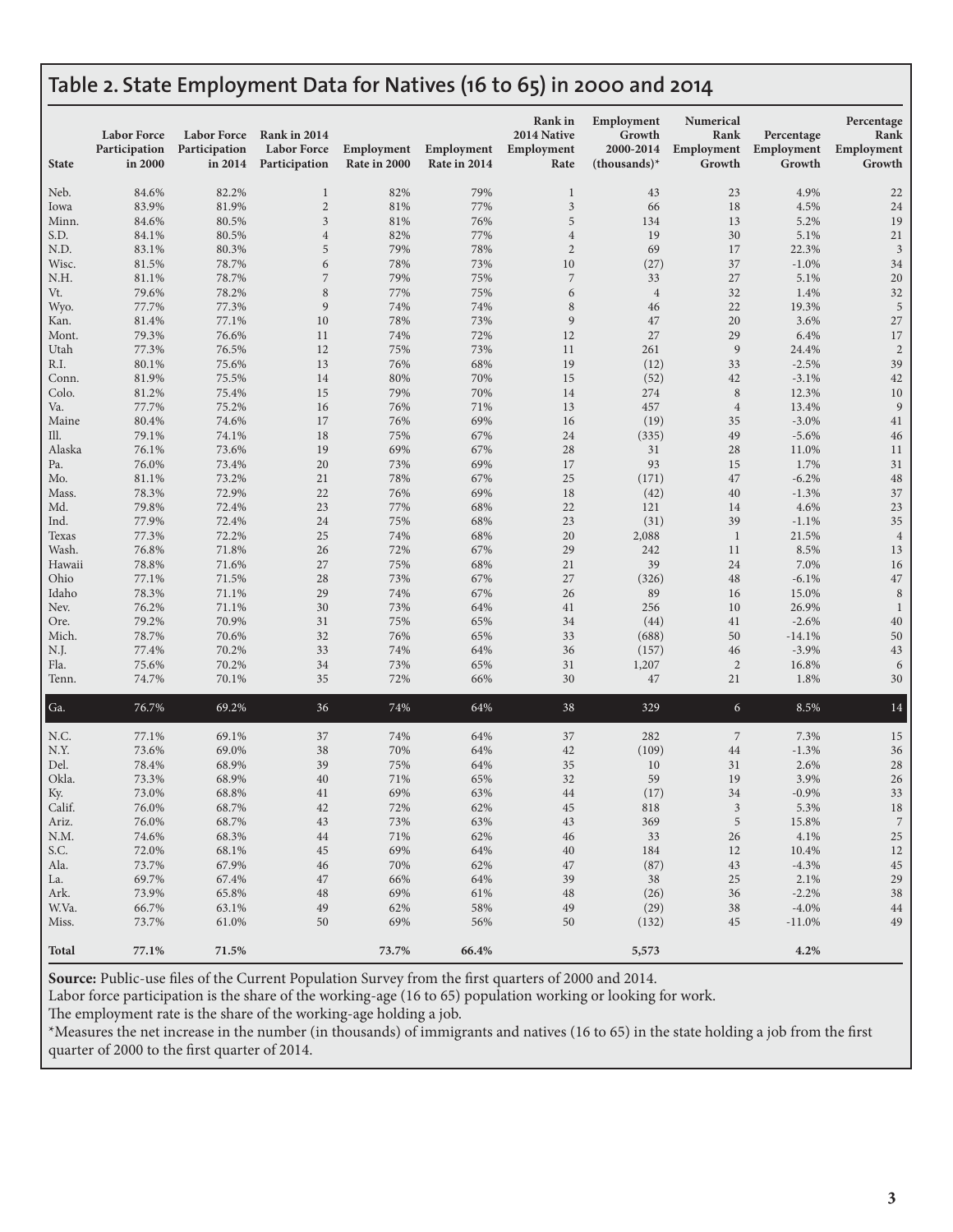

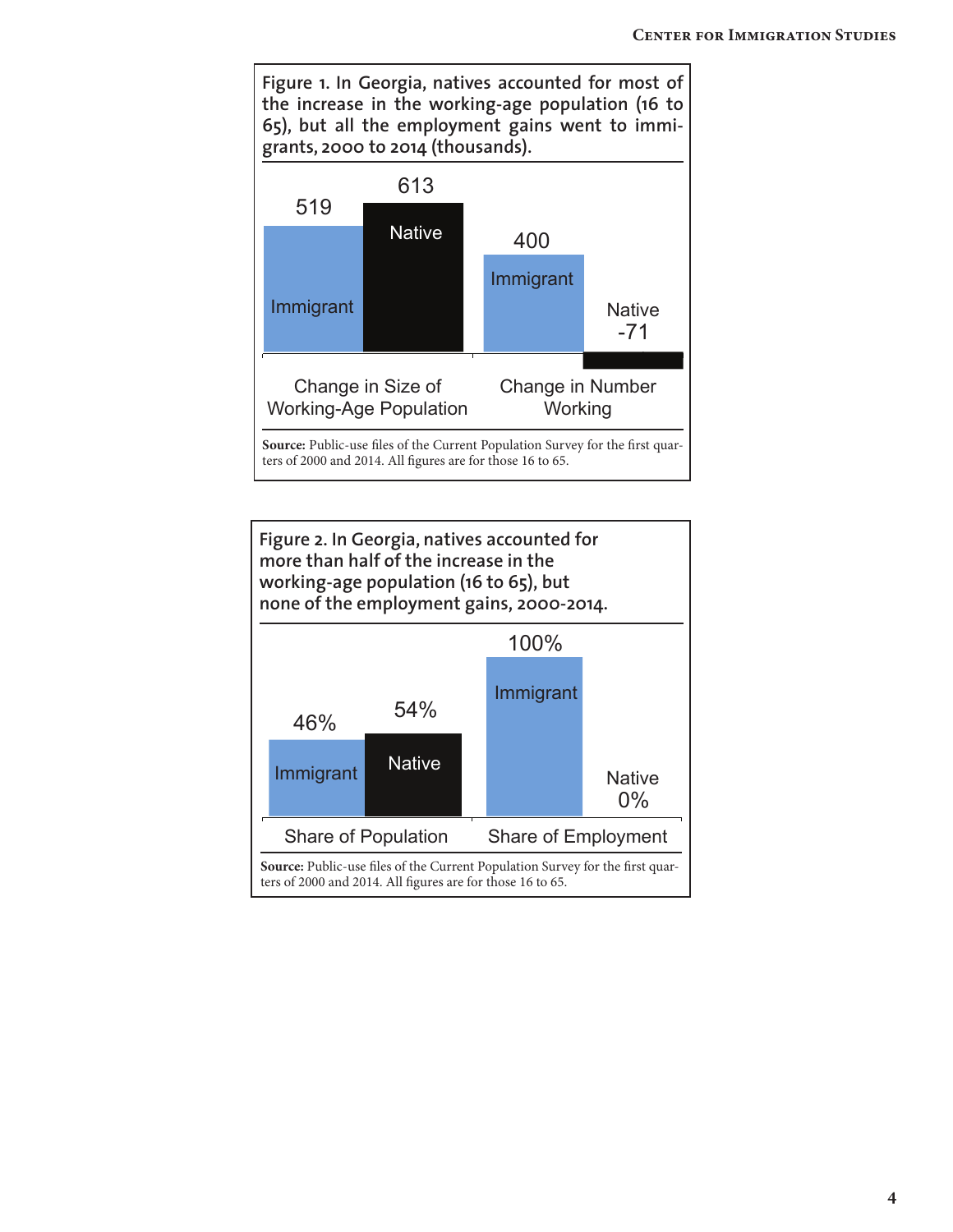

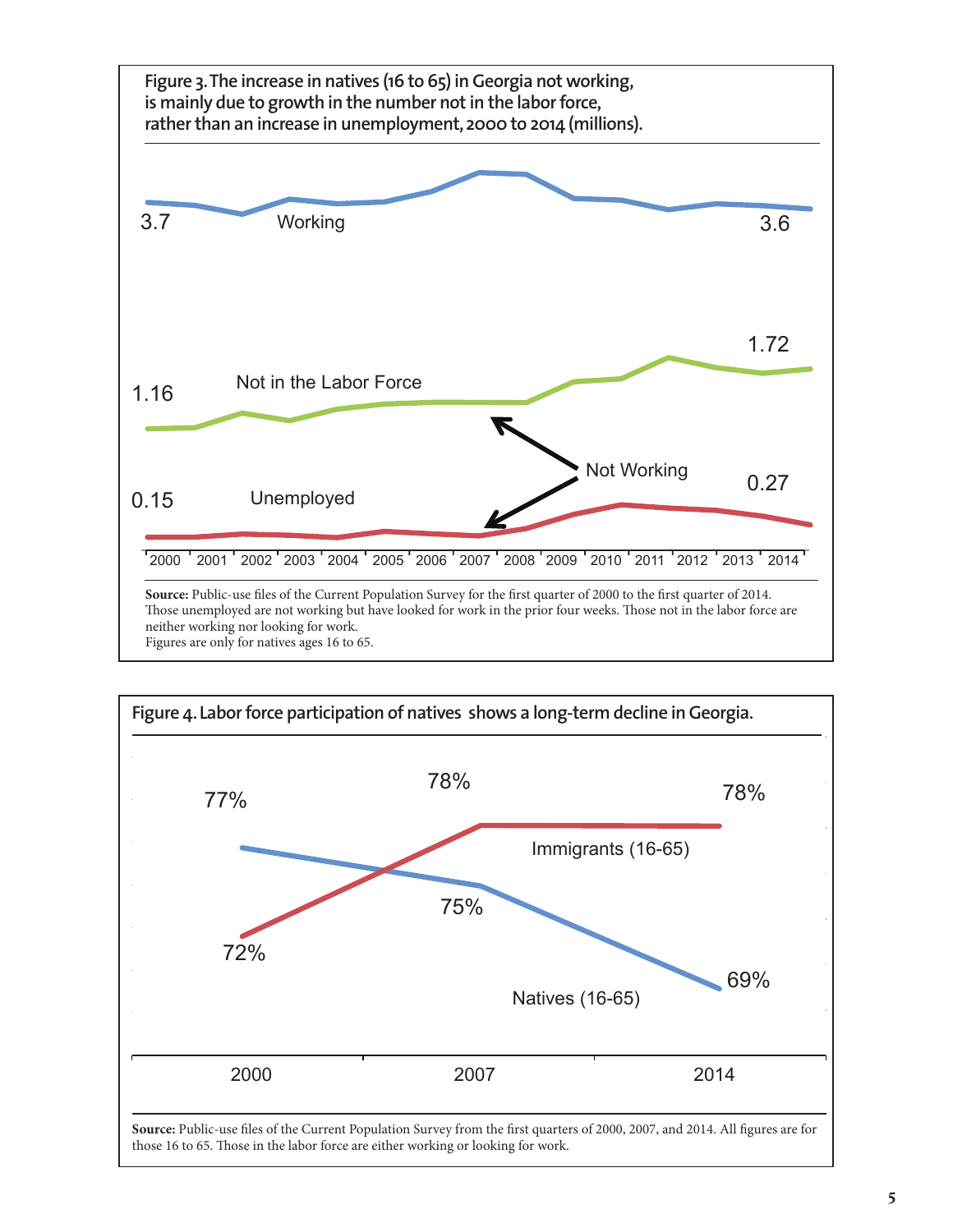